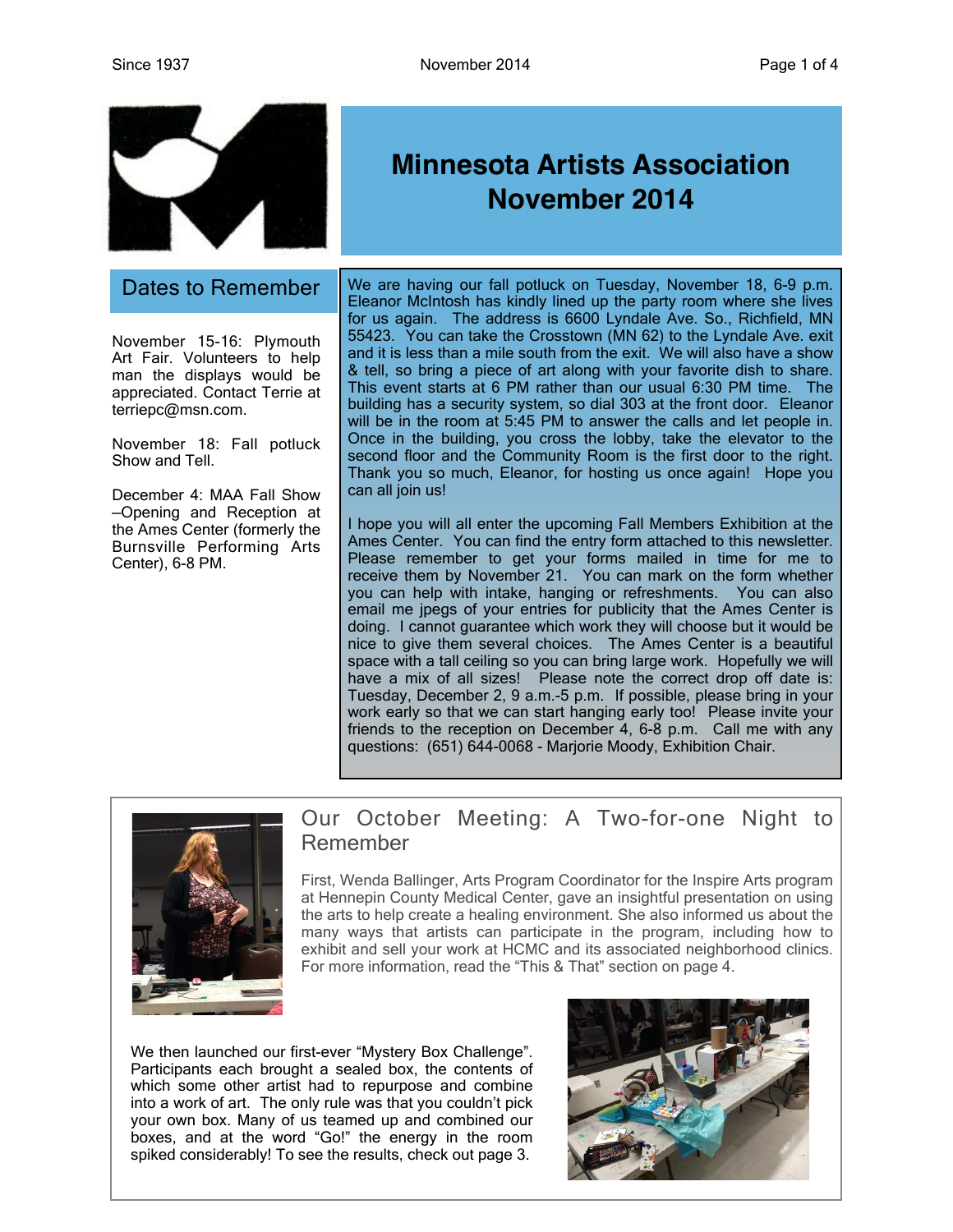# **|본 Minnesota Artists' Association<br>|응 Fall Members Exhibition**

The Ames Center 12600 Nicollet Avenue Burnsville MN, 55337 (952) 895-4680

Requirements: Membership status (Dues: \$25.) must be current. All work must be properly framed and wired for hanging. Gallery wrapped paintings must have painted edges. Drawings, prints and watercolors must be under glass, plexiglass or waxed. One or two works of art can be entered. The Ames Center, (952) 895-4680, receives a 25% commission upon sale of any art work.

| <b>Exhibition Dates: December 4, 2014 - January 11, 2015</b><br>Entry Form Deadline: Friday, November 21, 2014<br>Drop Off: Tuesday, December 2, 2014, 9:00am - 5:00pm |                                                                   |
|------------------------------------------------------------------------------------------------------------------------------------------------------------------------|-------------------------------------------------------------------|
| Opening Reception & Awards: Thursday, December 4, 2014 6:00 - 8:00 pm                                                                                                  |                                                                   |
| Show Closure / Pick Up: Monday, January 12, 9am - 5pm                                                                                                                  | <b>Marjorie Moody</b>                                             |
| Entry fees: \$15., One Entry \$25., Two Entries<br>Send entry form with enclosed check payable to MAA to:<br>Juror: JuliAnne Jonker                                    | 1220 Pascal St. N.<br><b>St. Paul, MN 55108</b><br>(651) 644-0068 |

Detach and Return Entry Form Below

IMPORTANT Entry Form MUST be received by November 21, 2014

Release Statement: The artist / entrant releases The Ames Center and the MAA from any liability from having their work displayed for the duration of the exhibition. 

**MAA 2014 Fall Juried Exhibition Entry #1** 

Media: Price **Phone:** Email:

| <b>MAA 2014 Fall Juried Exhibition Entry #2</b> |              |  |
|-------------------------------------------------|--------------|--|
| Artist:                                         |              |  |
| Title:                                          |              |  |
| Media:                                          | <b>Price</b> |  |

Phone: Email: The Contract of the Contract of the Contract of the Contract of the Contract of the Contract of the Contract of the Contract of the Contract of the Contract of the Contract of the Contract of the Contract of the Con

Volunteer help is needed. Check the appropriate space if you'd like to volunteer. Hanging Refreshments Intake

| Labels below for art work Identification           | Detach & Return Upper Portion w/ check for entry   |
|----------------------------------------------------|----------------------------------------------------|
| Label: Cut & place on back, upper left of art work | Label: Cut & place on back, upper left of art work |
| <b>MAA 2014 Fall Juried Exhibition Entry #1</b>    | <b>MAA 2014 Fall Juried Exhibition Entry #2</b>    |
| <b>Artist:</b>                                     | Artist:                                            |
| Title:                                             | Title:                                             |
| Media:<br>Price                                    | Media:<br><b>Price</b>                             |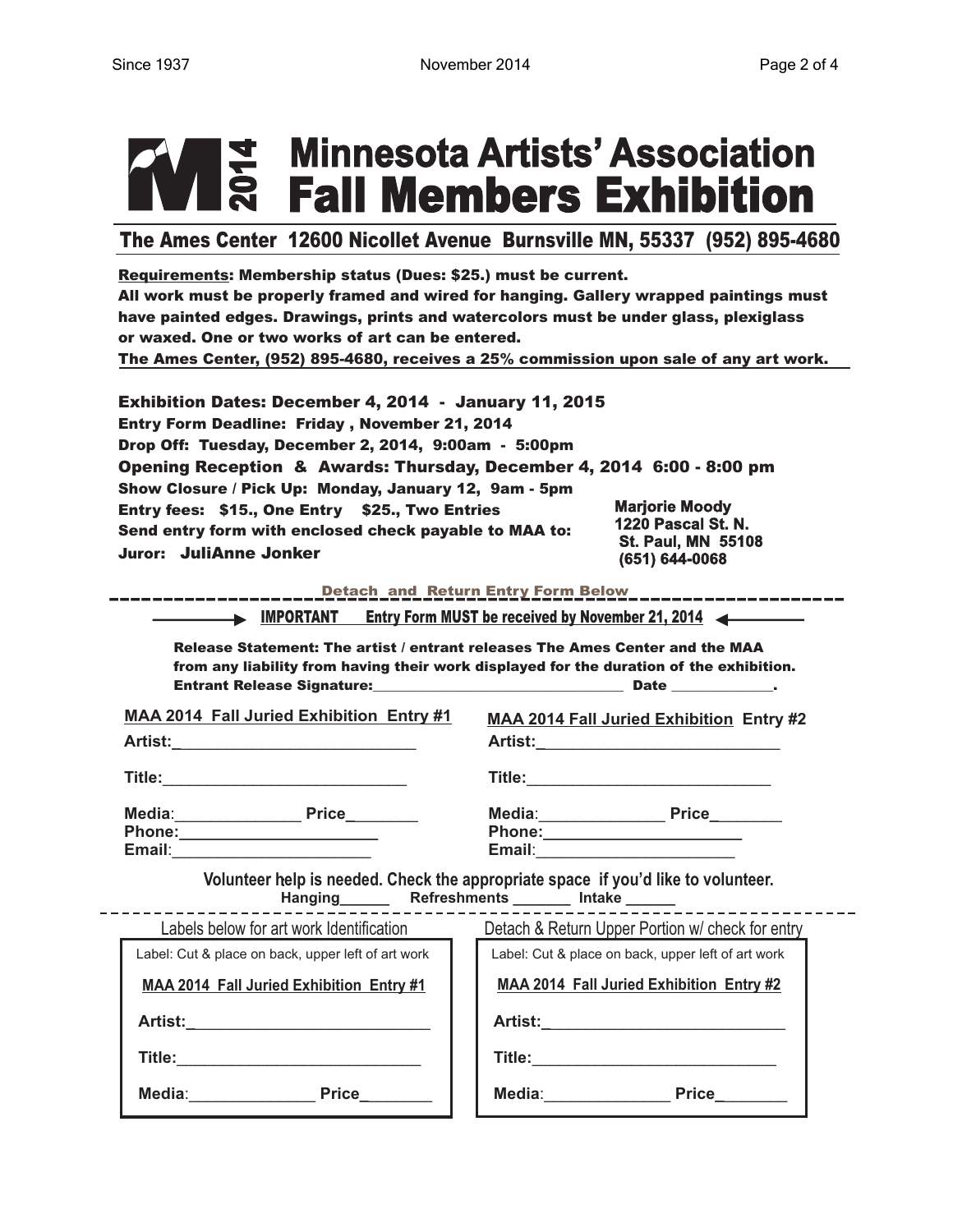OUR MYSTERY BOX CHALLENGE IS NO LONGER A MYSTERY! Thanks to all who came to our meeting last month and brought with them truly challenging boxes with items that would stump even the most creative artists! What, for example, could anyone make of a can opener or a witch's hat or a French-English dictionary? Some folks worked alone, some teamed up, but all went at their boxes with gusto! There was more than a little wise-cracking, laughter, and just plain fun-so much so we may have to do this again some time!